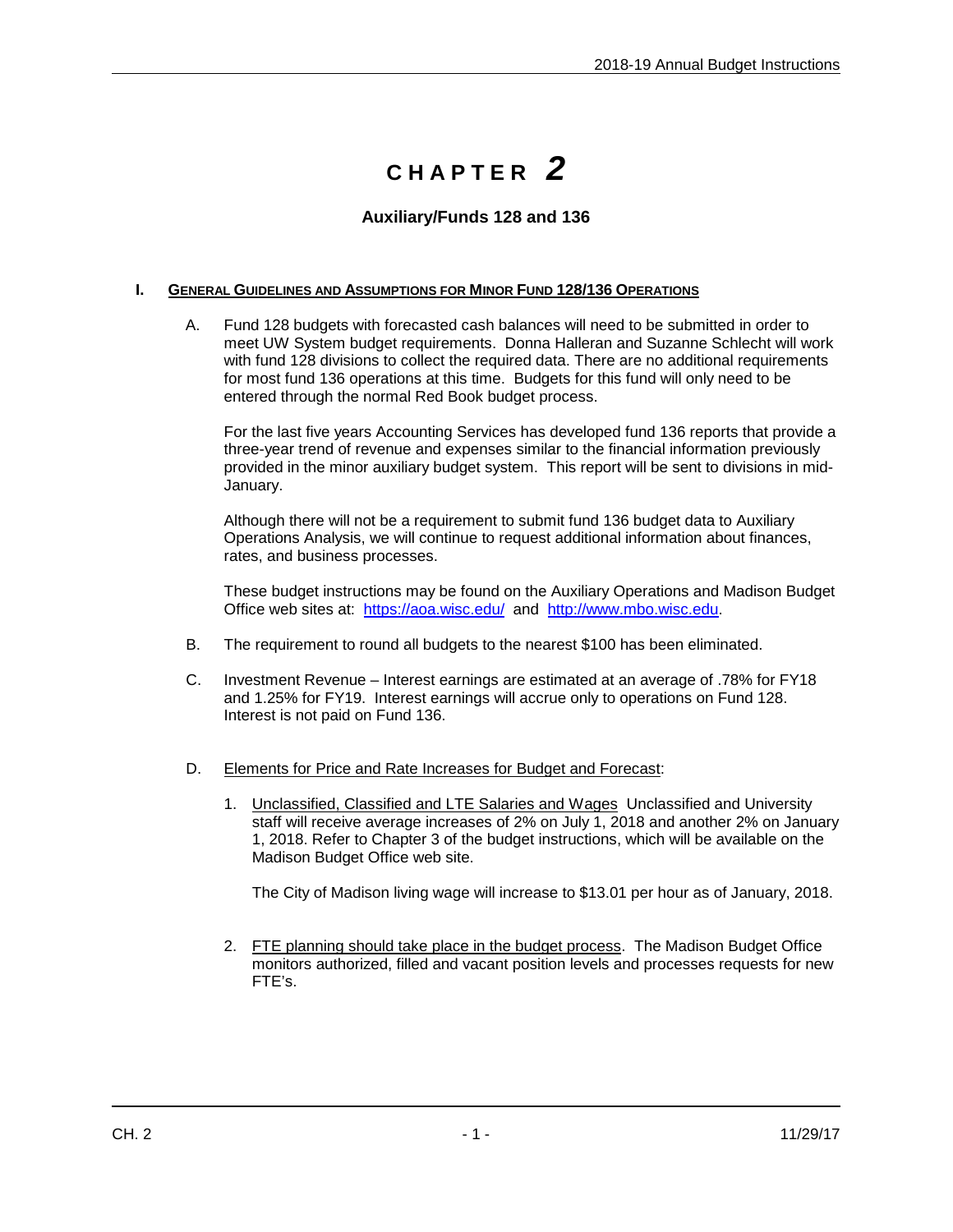Auxiliaries/Fund 128 & 136 operations that wish to budget additional FTE's in 2018-19 should request these positions no later than **March 8, 2018**. Submit a completed request form and a brief written justification to Phillip Braithwaite [\(phillip.braithwaite@wisc.edu](mailto:phillip.braithwaite@wisc.edu) or 263-0562). The form and instructions may be found at [https://mbo.wisc.edu/position-control-reports/.](https://mbo.wisc.edu/position-control-reports/)

- 3. Student Wages Student wage increases should be budgeted in accordance with the policies and procedures produced by the Office of Human Resources (OHR).
- 4. Fringe Benefits Operations that have reliable actual fringe benefit cost information from previous years should use a fringe benefit rate based on actual experience.

Operations may use the fringe benefit rates provided by the Office of Research and Sponsored Programs in developing their budgets. Generally these rates are available in January for the following fiscal year and can be found under Rates at [http://www.rsp.wisc.edu.](http://www.rsp.wisc.edu/)

The Wisconsin Department of Employee Trust Funds (ETF) projects no increase in health insurance premiums effective January, 2018. Assume an additional 5% increase in January, 2019. University employees enrolled in State Group Health Insurance in 2017 may opt out of 2018 coverage and receive a \$2,000 incentive. This will be paid monthly and will be charged to the source of funds for the related payroll. This should be a net savings to the employing department, which will no longer be charged for the employee's health insurance,

The ETF Board increased the required contribution rates for most employees in the Wisconsin Retirement System by .30% January, 2017. The current rate is 8.1% and will be reduced by .2% to 7.9% in 2018. There is also a surcharge that has been added to this rate since 2003-05 to cover unfunded liabilities. The rate is subject to change each biennium. Assume this will remain at 3.3%. This means the total retirement charge is 11.4% through December, 2017 and it will be decreased to 11.2% in January, 2018. Assume it will stay at this rate for the budget period.

- 5. Tuition Remissions Surcharge Beginning January 1, 2007, a fixed surcharge of \$4,000 per semester has been applied to all PA and RA positions on all funds except Fund 142. TA positions are exempt from the charge. This was increased to \$5,000 per semester in FY 15-16 and was increased again to \$6,000 per semester in fall, 2016. Assume it will remain the same in FY 18 and FY 19.
- 6. Workers Compensation All salaries and wages, unclassified, classified, LTE and student, are subject to worker's compensation premiums. We have no information at this time about future premium increases. For planning purposes assume a 4% increase in FY 18 and 19.
- 7. Property and Liability Insurance –For planning purposes, assume 2% increases in FY 18 and 19.
- 8. Terminal Leave Assessment The terminal leave assessment was created to fund a pool for lump sum terminal leave payouts. FY 18 rates are .36% of faculty/academic staff and .32% of university staff salaries. Assume the rates will remain the same in FY 19.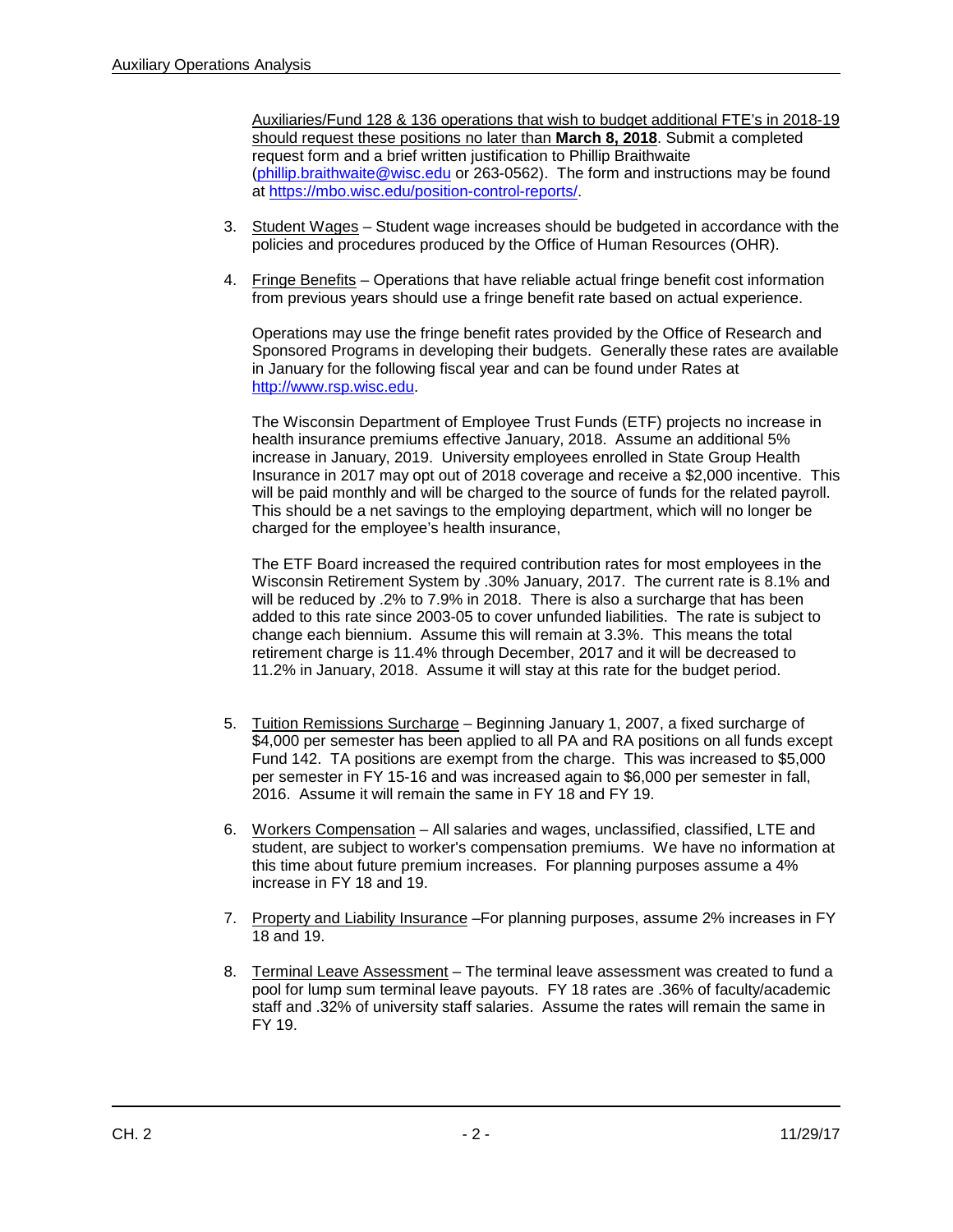- 9. Supplies and Services Units should use an estimated inflation rate of 2 percent for 2018-19 unless there is a more appropriate inflation factor for the mix of goods and services they purchase.
- 10. Capital For equipment purchases, only those items that individually cost \$5,000 or more AND have a useful life of two years or more should be budgeted as capital. The \$5,000 minimum does not apply to equipment accessories which are attached to previously purchased capital items. For current guidelines on building maintenance and improvements, see Exhibit A of the Accounting Services Class/Account Code Manual which is available on the Accounting Services web page.
- 11. Centralized Services Assessment A centralized services assessment methodology has been established based upon institutional support costs of many of the central campus units at UW-Madison. The rate will remain at 5% of expenditures, net of sales credits, FY 18 and FY 19.
- 12. Information Technology Assessments Costs related to software licenses and common systems have been assessed to divisions in recent years. A similar assessment will be made in 2017-18, with average division increases of approximately 5%. Assume an additional 5% increase in FY 19. Central campus funds will continue to cover at least 50% of total costs. Recent cost increases relate to dropping the central campus share of costs. Information concerning costs related to assessments for the 21st Century Network should be obtained from the Division of Information Technology.
- E. Management of Cash Balances/Reserves/Solvency Position --Program revenue reserve balances, including funds 128 and 136, have been subject to increased scrutiny by the Legislature, resulting in a new Regent policy for these balances. Under this policy the campus is required to provide justification for balances in excess of 12% of current year expenditures. **This policy applies to the campus as a whole, and not to individual divisions or accounts**. For this calculation, reserve is defined as cash balance minus advance deposits (deferred revenue).

For purposes of individual activities on fund 128 and 136 (other than major auxiliaries), clearing accounts and activities that primarily serve internal customers should have a target balance of zero dollars by the end of each fiscal year. Activities that primarily serve external customers should have a target cash balance of no more than 15% of current year expenditures in addition to revenue that is unearned.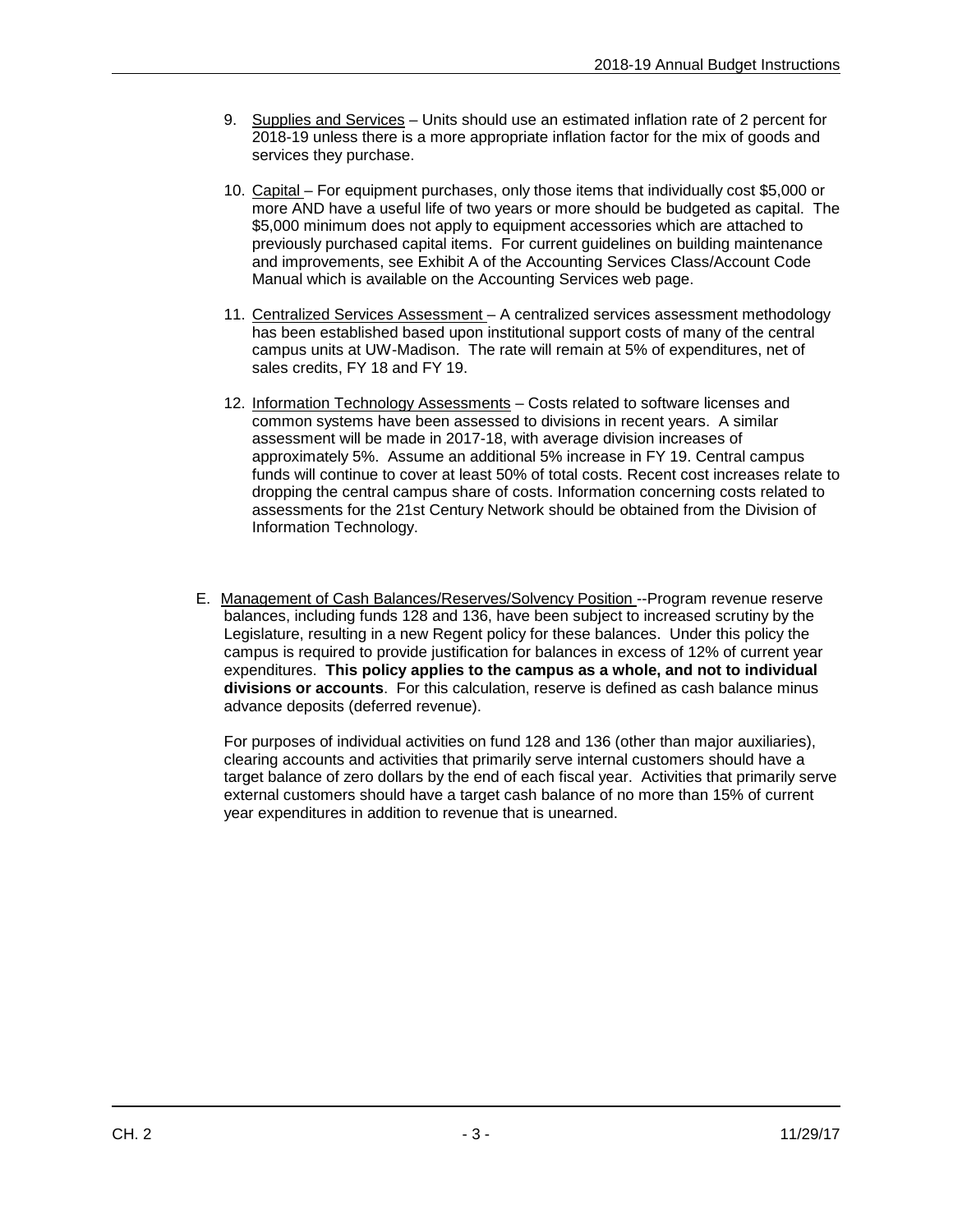- **II. GENERAL GUIDELINES AND ASSUMPTIONS FOR MAJOR AUXILIARIES** These apply to University Housing, Wisconsin Union, Transportation Services, Car Fleet, Recreational Sports, University Health Services, Intercollegiate Athletics, Division of Information Technology, Child Care Tuition Assistance Program, University of Wisconsin Press and selected Division of Student Life operations.
	- A. The 2018-19 Annual Budget and 2020-24 Five-Year Forecast for major auxiliary enterprises must be submitted to the Office of Auxiliary Operations Analysis (Room 167 Bascom Hall) no later than **Thursday, March 8, 2018**. If submitted electronically, this should be in Excel format rather than PDF and sent to aoa@vc.wisc.edu. The UW-Press forecast will be three years.
	- B. The requirement that all dollar amounts be rounded to the nearest \$100 has been eliminated.
	- C. The 2018-2019 total budget amounts entered in the cash flow schedules must agree with the amounts entered into 3270. All non-salary amounts entered into BDNS must be the same as entered on Schedule A. Debt service should be entered on fund 123. Salary amounts are entered to the CAT tool. If there is staff turnover between the time the budget schedules are submitted to AOA and the budget entry cut-off in early April, provisions for salary savings or increases should be used to keep totals reconciled to the budget submission to AOA.
	- D. The 2017-2018 Estimated Actual amounts entered in the schedules should be based upon operating experience year to date through the time of budget submission, extrapolated through June 30, 2018. These amounts should be consistent with third quarter projections you submit through the quarterly forecast process. The Operating Contingency, as shown on the statement of financial position (Schedule B), should be based on estimated actual university staff and unclassified salaries and benefits. For the Division of Student Life and CCTAP, this appears on schedule A/B.2 and will be calculated by Auxiliary Operations Analysis.
	- E. A Director's Summary of each budget unit's 2018-19 budget proposal, including comments about major capital expenditures, solvency, operations, new or changed programs, and underlying assumptions, is to be submitted as part of the annual budget request. This will be the source for our narratives submitted to UW System explaining cost increases.
	- F. Financially-sound pro forma financial statements must be developed. If budgeted and forecast revenues are not sufficient to meet budgeted and forecast expenses associated with present program levels in terms of quality and/or quantity, reduction, modification, or elimination of programs must be implemented. Such conditions should be explained in the Director's Summary.

The primary purpose of the 2020-24 forecasts is to project future cash and revenue needs (including prices/rates) to support future operating expenses, capital expenditures and solvency requirements. Schedule B2 should reflect an attempt to match forecast financial resources and requirements.

G. Explicit assumptions regarding revenue, expense, cash flow, inventory levels, accounts receivable, etc. should be stated and appended as notes to the appropriate budget or forecast schedule.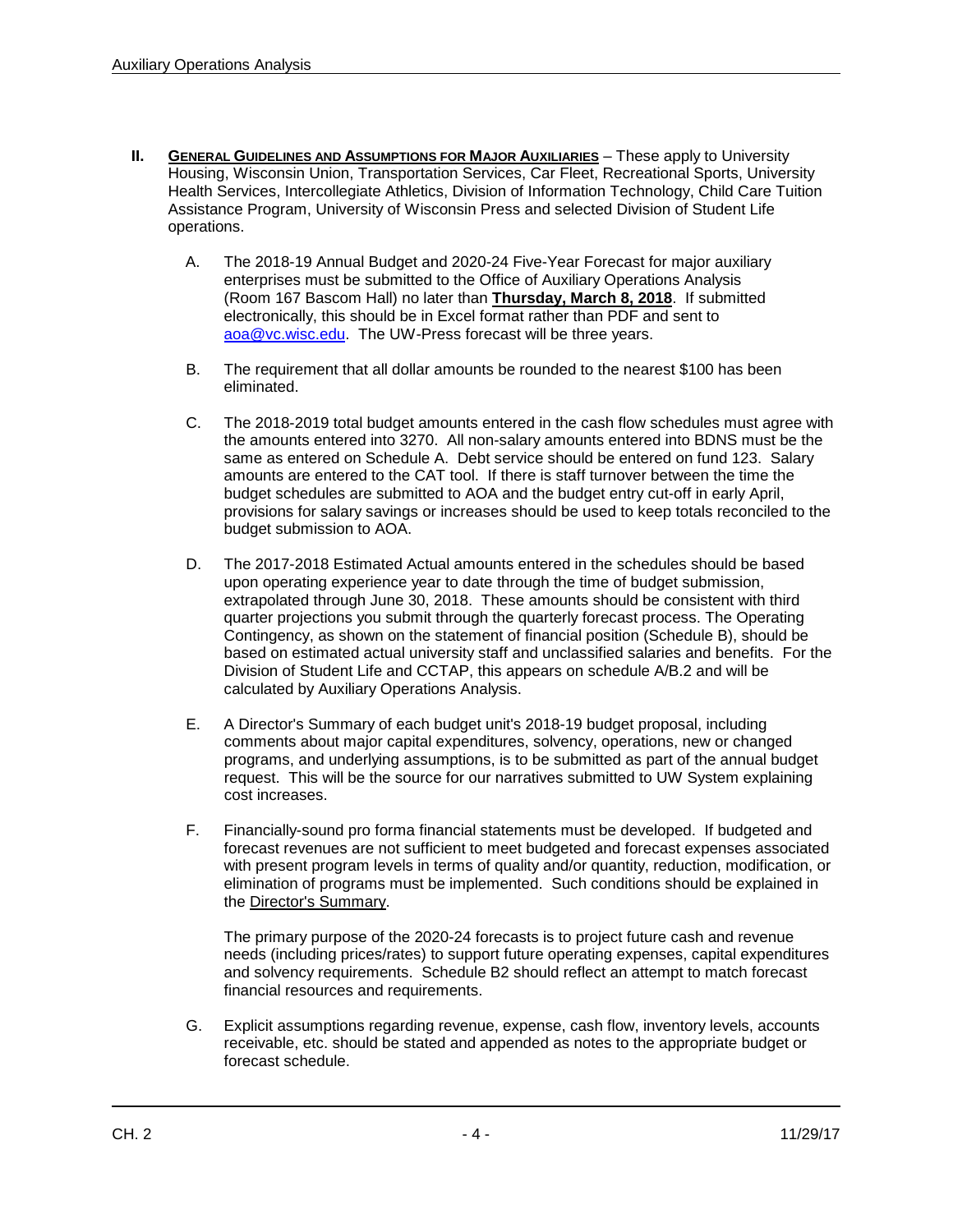- H. The cash flow forecast (Schedule A), which is the basis for the official Regent-approved Red Book budget, must be reconcilable to the accrual income statement (Schedule C) and the statement of financial position (Schedule B). The cash balance on Schedule A must reconcile to cash on Schedule B. Net income on Schedule C must reconcile to Change in Equity on Schedule B.The cash flow FY 19 budget must reconcile to your 3270 budget submission and the ending cash balance should be consistent with your third quarter forecast provided to Accounting Services.
- I. Each budget unit should submit a schedule, such as Schedule E3, "Capital Equipment/Building Expenditures Summary", listing planned capital expenses. The total cost of projects requiring approval of the State Building Commission (SBC) and/or the Division of State Facilities Development (DFD) should be listed in the schedule in the year the cash transfer is expected to be made to the Building Trust Fund.

As a result of a recent policy change at DFD the full amount of the design fee must be sent to DFD when a project is approved. The full amount of budgeted PR-cash must be sent at the point of Authority to Construct. Gift funds will be sent according to an agreed upon schedule over the course of construction. In the short run, this may require loans from campus balances. These loans should be reflected in the financial statements along with proposed repayment schedules.

- J. Committed Operations Equity The Statement of Financial Position (Schedule B) should include the following categories of committed operations equity projections:
	- 1. Equipment, Buildings, Land Improvements and Land Equipment, buildings, land improvements and land, net of accumulated depreciation, less related long-term debt and/or contributed equity.
	- 2. Debt Service Contingency Each major auxiliary should review debt service contingency levels with AOA during the budget process. Debt service contingencies will be set at a level equal to no more than one year of debt service payments, minus amounts included in short-term liabilities. For some units a 6 month or zero contingency may be indicated.
	- 3. Operating Contingency Each major auxiliary should review operating contingency levels with AOA during the budget process. In most cases a level equal to one month of permanent salaries, wages and fringe benefits will be permitted. (Do not include LTE or student wages.) For specific units a lower or higher level may be determined in consultation with AOA staff. UW System guidelines are in Appendix 3 of policy 314 (formerly F43) - Financial Management of Auxiliary Enterprises. The operating contingency is considered a part of the operating reserve and falls under the 5% minimum to 15% maximum of prior year revenue category.
	- 4. Equipment-Add/Replace, Buildings-Add/Replace and Land Improvements-Add/Replace – The contingencies in the current year, budget year and all forecast years should be set at the amount of cash required for the following two years. Schedule E2 may be used but this is no longer required. These contingencies are subject to the limits in Attachment 3 of Policy 314 (formerly F-43).
	- 5. Any other categories should be discussed with Donna Halleran.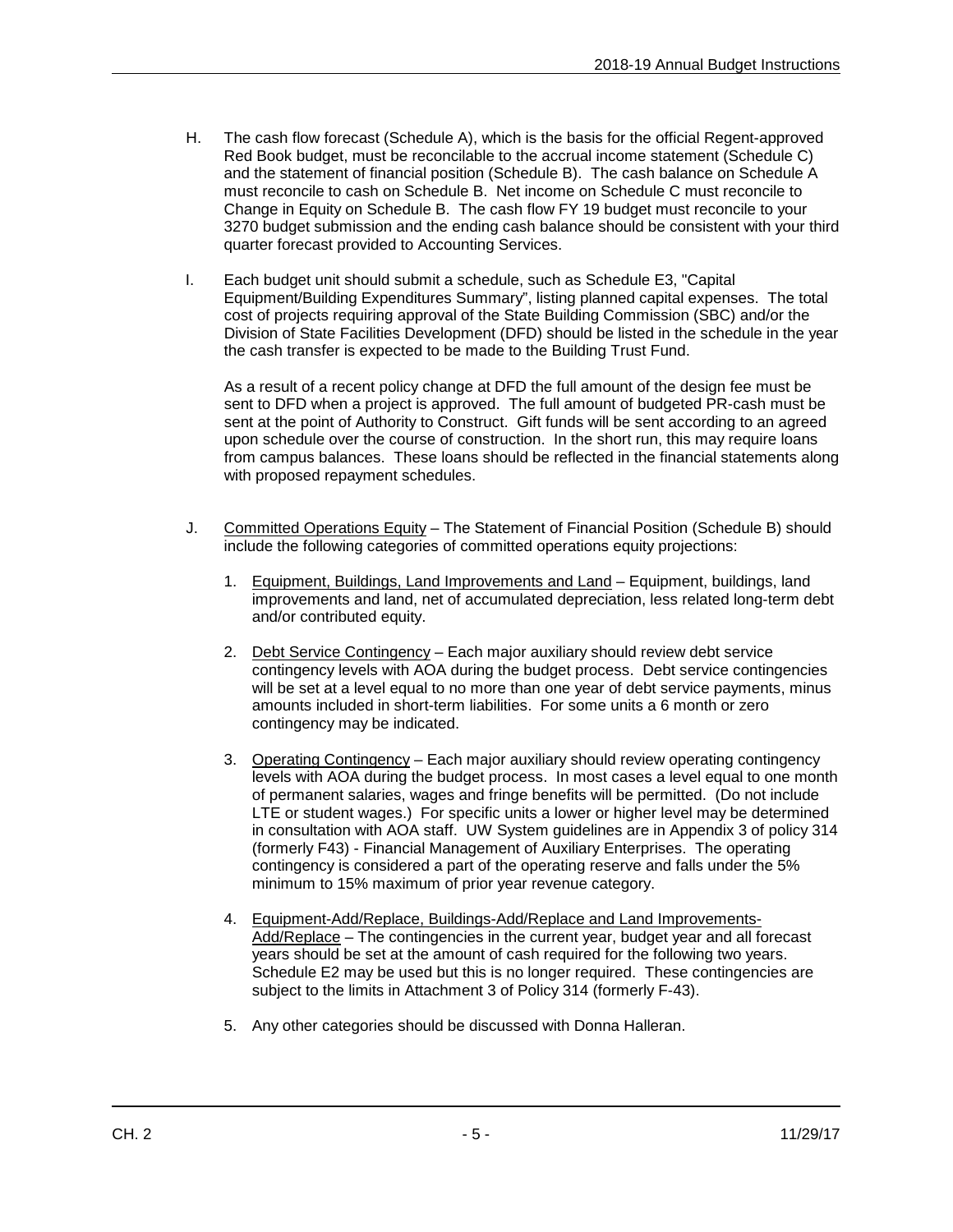- K. Enrollment Projections for UW-Madison Enrollment projections were sent to all segregated fee units in November as part of the Segregated Fee estimates. As a result of programmatic changes, summer enrollment in 2017 increased by 10%. This should be reflected in FY 2017-18 revenue. Summer enrollment is expected to remain at this higher level. In addition, freshman enrollment is expected to increase by 500 students in the fall of 2018. Assume enrollment will remain stable throughout the forecast years.
- L. Segregated University Fees (SUF) SUF projections were developed and sent to units receiving those fees along with templates and instructions for their use.
- M. Investment Revenue Interest earnings are estimated at an average of .78% for FY18 and 1.25% for FY 19. The estimated rate should be 1.75% for FY 20 and increase by .5% for each of the forecast years.
- N. Elements for Price and Rate Increases for Budget and Forecast:
	- 1. Unclassified, Classified and LTE Salaries and Wages Unclassified staff and university staff will receive an average increase of 2% effective July 1, 2018 and an additional 2% increase on January 1, 2019. Estimates for the FY 20 forecast would annualize the second 2% increase. Assume an average additional 2% increase in FY 20 and in each year of the forecast. Further instructions for FY 19 are in Chapter Three of the budget instructions, which will be available on the Madison Budget Office web site.

The living wage will be increased to \$13.01 per hour as of January, 2018.

2. FTE planning should take place in the budget process. The Madison Budget Office monitors authorized, filled and vacant position levels and processes requests for new FTE's.

Auxiliary operations requiring additional FTE's in 2018-19 should request these positions no later than **March 8, 2018**, following established procedures. Submit a completed request form and a brief written justification to Phillip Braithwaite [\(phillip.braithwaite@wisc.edu](mailto:phillip.braithwaite@wisc.edu) or 263-0562). The form and instructions may be found at [https://mbo.wisc.edu/position-control-reports/.](https://mbo.wisc.edu/position-control-reports/)

- 3. Student Wages Student wage increases should be budgeted in accordance with the guidelines published by Office of Human Resources (OHR).
- 4. Fringe Benefits Fund 128 operations that have reliable actual fringe benefit cost information from previous years should use a fringe benefit rate based on actual experience.

 Fund 128 operations may use the fringe benefit rates provided by the Office of Research and Sponsored Programs in developing their budgets. Generally these rates are available in January for the following fiscal year and may be found under Rates at [http://www.rsp.wisc.edu.](http://www.rsp.wisc.edu/)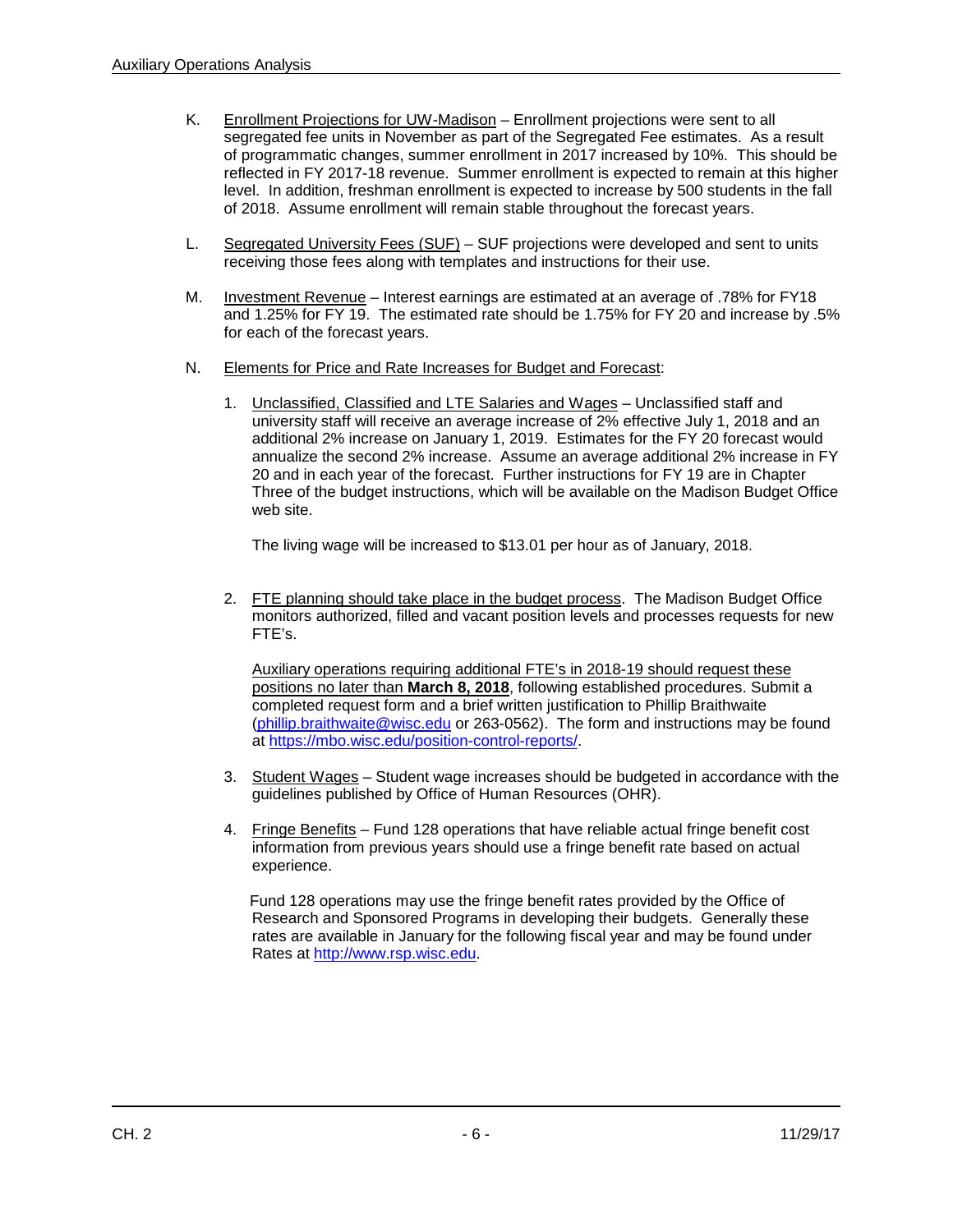The Wisconsin Department of Employee Trust Funds (ETF) projects no increase in health insurance premiums effective January, 2018. Assume an increase of 5% January, 2019 and in each year of the forecast. University employees enrolled in State Group Health Insurance in 2017 may opt out of 2018 coverage and receive a \$2,000 incentive. This will be paid monthly and will be charged to the source of funds for the related payroll. This should be a net savings to the employing department, which will no longer be charged for the employee's health insurance,

The ETF Board increased the required contribution rates for most employees in the Wisconsin Retirement System by .30% for calendar year 2017 and will decrease the rate by .20% January, 2018. The current rate is 8.1% and will be 7.9% in 2018. There is also a surcharge that has been added to this rate since 2003-05 to cover unfunded liabilities. The rate is subject to change each biennium. Assume this will remain at 3.3%. This means the total retirement charge is 11.4% through December, 2017 and it will be decreased to 11.2% in January, 2018. Assume it will stay at this rate for the budget period.

- 5. Tuition Remissions Surcharge Since January 1, 2007, a fixed surcharge of \$4,000 per semester has been applied to all PA and RA positions on all funds except Fund 142. TA positions are exempt from the charge. This was increased to \$5,000 per semester in FY 15-16 and was increased again to \$6,000 per semester in fall, 2016. Assume it will remain at \$6,000 for the budget and forecast period.
- 6. Workers Compensation All salaries and wages, unclassified, classified, LTE and student, are subject to worker's compensation premiums. Unit premiums will be affected by actual claims experience. We have no information about future premium increases. For planning purposes, assume a 4% increase each year.
- 7. Property and Liability Insurance We have no information at this time about expected increases in property and liability insurance for the Madison campus in FY 18 or 19. New facilities will result in higher than average property premium increases for certain units. Actual claims experience for both property and liability will affect unit premiums. For planning purposes, assume a 2% increase each year as a base premium increase.
- 8. Terminal Leave Assessments The terminal leave assessment was created to fund a pool for lump sum terminal leave payouts. FY 18 rates are .36% of faculty/academic staff and .32% of university staff salaries. Assume the rates will remain the same in FY 19.
- 9. Supplies and Services Units should use an estimated inflation rate of 2 percent for FY 18 and FY 19 and 2.5 percent in the forecast years unless there is a more appropriate inflation factor for the mix of goods and services they purchase.
- 10. Municipal Services Auxiliary units occupying program revenue space are required to pay for municipal services. Effective FY 18, a separate segregated fee was established for municipal services charges previously paid by Wisconsin Union, Recreational Sports, UHS and ASM. All other units should assume a 4% annual increase over the FY 16 charge.
- 11. Utilities All utilities-related expenses should be based on prior experience and Physical Plant estimates for the current and future years. Refer to the provisions of UW System Administration policy 318 (formerly G3), "The Charging of Utilities for Auxiliary Enterprises," in determining and documenting utility cost projections.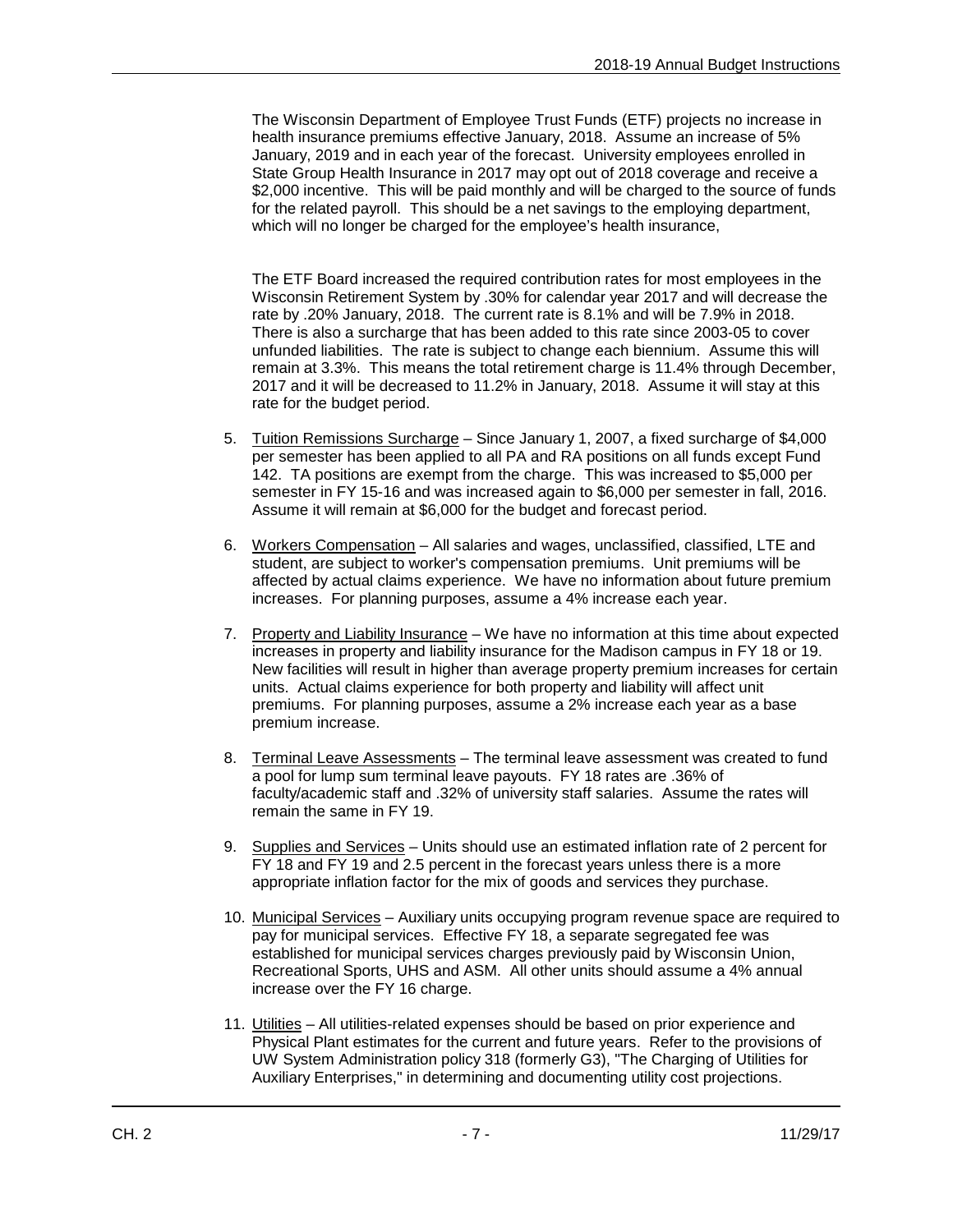Physical Plant estimates for electric, steam and chilled water rates will be provided in mid-January.

- 12. Centralized Services Assessment A centralized services assessment methodology has been established based upon institutional support costs of many of the central campus units at UW-Madison. For FY 18 the centralized services charge will be 5%. You should continue to use 5% for the budget and forecast years.
- 13. Utility Infrastructure Costs –Estimates for All-Agency, Co-Gen, Charter and major utility project assessments will be sent separately to all affected units.

These costs should be budgeted as capital on separate line on Schedule A.

- 14. Routine Repairs and Maintenance Routine R/M expenses for equipment, buildings, and land improvements should be based on prior experience in terms of maintaining operations on a day-to-day basis and include a 2% increase for price escalation.
- 15. Major Repairs and Maintenance –Calculation of the Major R/M contingency should be based on reasonable annual allocations as a function of projected capital expenditures during the 2019-2025 annual budget/forecast periods. The limits in UW System policy 314 (formerly F43) Attachment 3 apply to this category. The Divisions of Intercollegiate Athletics and Recreational Sports should assume no further GPR funding from the All-Agency and Small Projects programs except for projects that have already been approved with GPR funding.
- 16. Capital Equipment For furniture and equipment purchases, include only items that individually cost \$5,000 and more AND have a useful life of two years or more. The \$5,000 minimum does not apply to equipment accessories that are attached to previously purchased capital items. Also, replacement parts or renovation which costs \$5,000 or more AND which extend the useful life should also be included. See Exhibit A of the Accounting Services Class/Account Code Manual for current guidelines on remodeling and maintenance projects.
- 17. Depreciation Expense Depreciation expense for equipment, buildings, and land improvements should be recognized in accordance with generally accepted accounting principles applied on a basis consistent with preceding accounting periods. To be consistent with UW System financial statements, buildings should be depreciated for a half year in the year placed in service. New buildings or major additions should be depreciated over 40 years. Renovation should be depreciated over 20 years.
- 18. Debt Service -Principal repayments and interest expense should be separately identified on schedule A. These will be entered on fund 123 in 3270.
- 19. Wisconsin Department of Administration Assessments This assessment has been replaced by/incorporated into the centralized services assessment discussed above.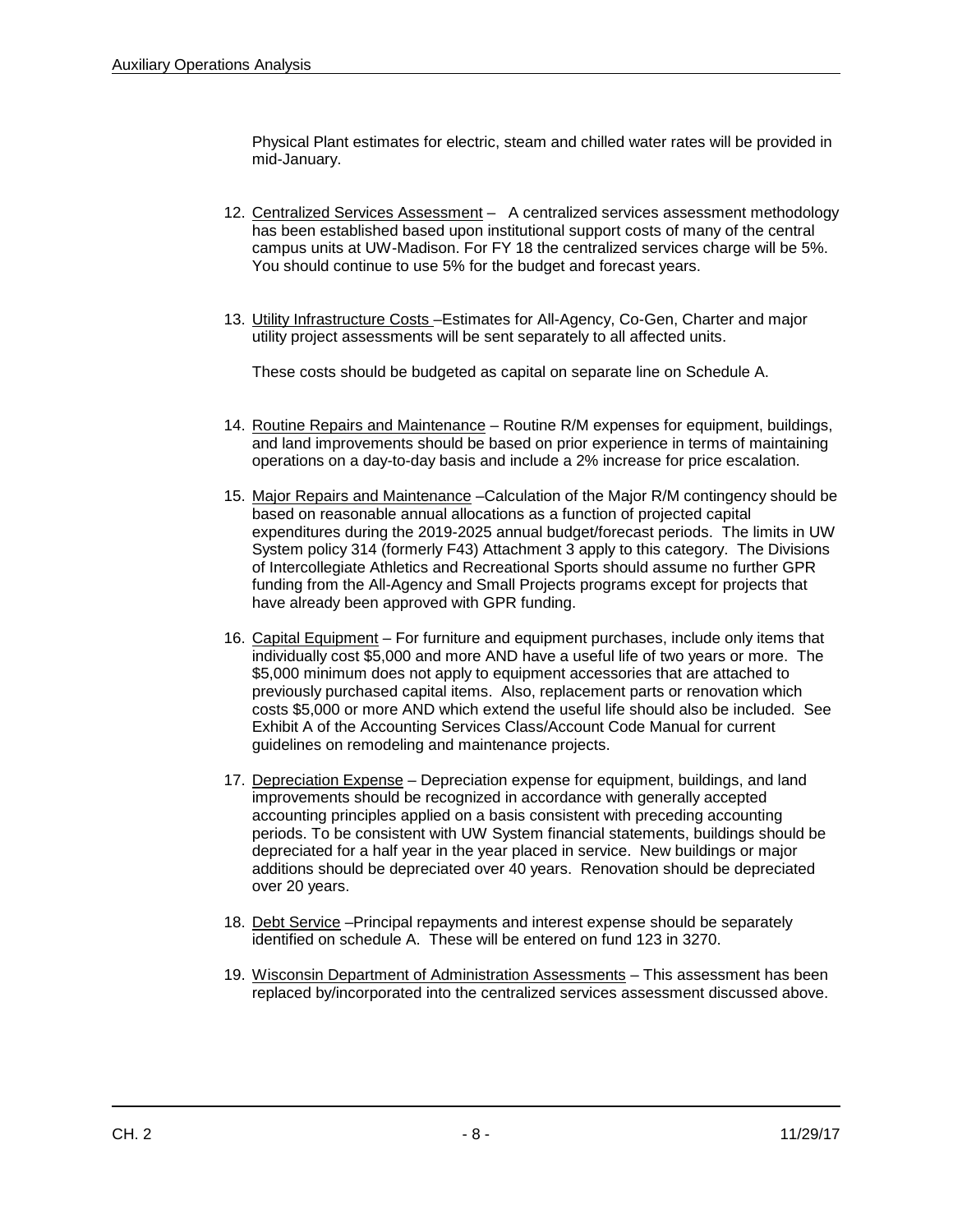- 20. Property Taxes State law subjects tax exempt entities to the payment of property taxes on that portion of their facilities used to generate unrelated business income. The UW System became subject to the payment of this property tax with the start of the 1993 local fiscal year. To date, no property tax assessments or valuations have been received from any municipality.
- 21. Auxiliary Rate Threshold This year all segregated fee and housing increases, regardless of amount, will require more detailed reporting. The 3% reporting threshold has been eliminated. In prior years, only the most popular room rates were reported for residence halls. This year prior and current rates will need to be reported for every room. The 2018-19 annual budget proposals will be considered at the July 2018 Board of Regents meeting.
- 22. Information Technology Assessments Costs related to software licenses and common systems have been assessed to divisions in recent years. A similar assessment will be made in 2017-18, with average division increases of approximately 5%. For FY 19 and beyond assume additional increases of 5% per year. Central campus funds will continue to cover at least 50% of total costs. Recent cost increases relate to dropping the central campus share of these costs. Information concerning costs related to assessments for the 21st Century network should be obtained from the Division of Information Technology.
- 23. Interest Rates for Capital Projects Planning The Capital Finance Office in the State Department of Administration suggests using a rate of 5% for planning purposes. Notes payable and commercial paper have variable interest rates and amortization schedules developed by Capital Finance assumed a rate of 5%, with quarterly payments. The actual interest rates are less than 2% (and increasing) with semiannual payments. For FY 18 and FY 19, it is reasonable to assume an interest rate of 2.5%, with continued annual payments. For FY 20 and beyond, use the amounts in the amortization schedules.

The Capital Finance Office was able to take advantage of a federal program, Build America Bonds, which was part of the 2009 stimulus package. The federal government will pay 35% of all future interest costs on bonds issued under this program. This applies to the 2009D and 2010B sales. The program expired at the end of 2010.

Auxiliaries with 2009D or 2010B bonds that will receive future credits should handle the federal contribution as a reduction in interest expense. This should be reported separately to aid in the debt service reconciliation process.

Sequestration has reduced the federal subsidy to 33%. Beginning with the spring of 2018 credit, the 33% subsidy will be reduced by an additional 6.9%, for a net credit of 30.8%. Sequestration will continue to trigger reductions through 2025. There is a possibility this interest credit would be reduced further depending on the outcome of proposed tax reform legislation and the potential for further triggering of sequestration cuts. Interest credits for fall, 2017 were received in October and were at 33%. Assume spring, 2018 and fall, 2019 will be at a rate of 30.8%. Assume further reductions of 1% in spring, 2019 and each year of the forecast.